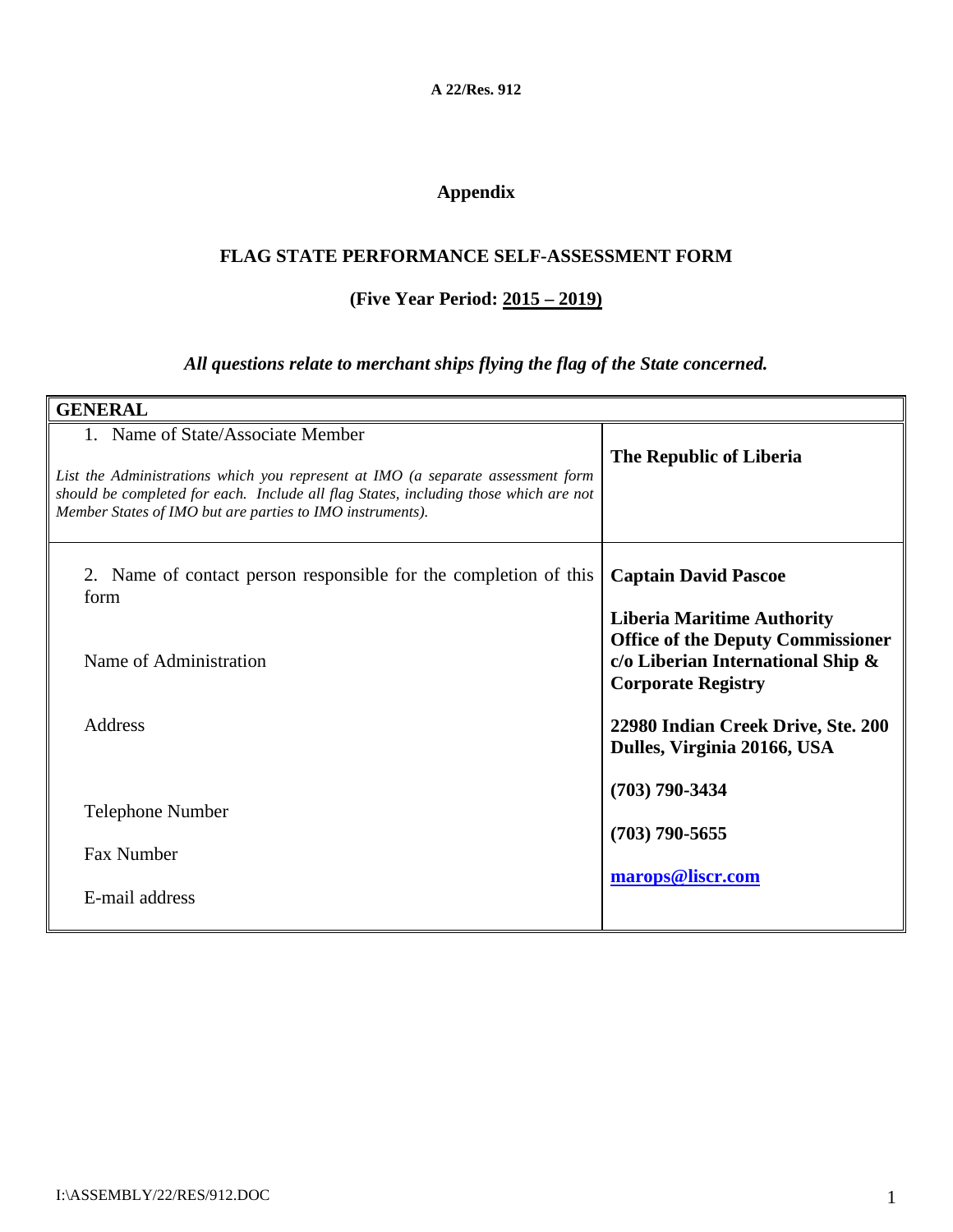| 3. Indicate to which of the following international instruments your State is a Party<br>and which (optional) MARPOL 73/78 Annexes have been ratified.                             |                                                                           |
|------------------------------------------------------------------------------------------------------------------------------------------------------------------------------------|---------------------------------------------------------------------------|
| SOLAS <sub>74</sub><br><b>SOLAS Protocol 78</b><br><b>MARPOL 73/78</b><br>Annex III<br>Annex IV<br>Annex V<br>Annex VI<br>LL 66<br>TONNAGE 69<br><b>COLREG 72</b><br><b>UNCLOS</b> | Yes<br>Yes<br>Yes<br>Yes<br>Yes<br>Yes<br>Yes<br>Yes<br>Yes<br>Yes<br>Yes |
| 4.1 How many merchant ships of 100 gross tonnage and upwards, subject to the<br>relevant instruments you indicated in question 3, are currently flying the flag of<br>your State?  | 4,500                                                                     |
| 4.2 What is the total gross tonnage of merchant ships flying the flag of your State?                                                                                               | 178,274,798 GRT                                                           |
|                                                                                                                                                                                    |                                                                           |
| <b>INTERNAL CRITERIA</b>                                                                                                                                                           |                                                                           |
| <b>Legal framework</b>                                                                                                                                                             |                                                                           |
| Does your Administration have the necessary laws in force to implement<br>5.<br>international maritime safety and pollution prevention instruments with regard to:                 |                                                                           |
| the construction, equipment and management of ships;<br>$\cdot$                                                                                                                    | Yes                                                                       |
| the prevention, reduction and control of pollution of the marine environment:                                                                                                      | Yes                                                                       |
| .3 the safe loading of ships:                                                                                                                                                      | Yes                                                                       |
| the manning of ships;<br>.4                                                                                                                                                        | Yes                                                                       |
| the safety of navigation (including taking part in mandatory reporting and<br>.5<br>routing systems), maintenance of communications and prevention of collisions?                  | Yes                                                                       |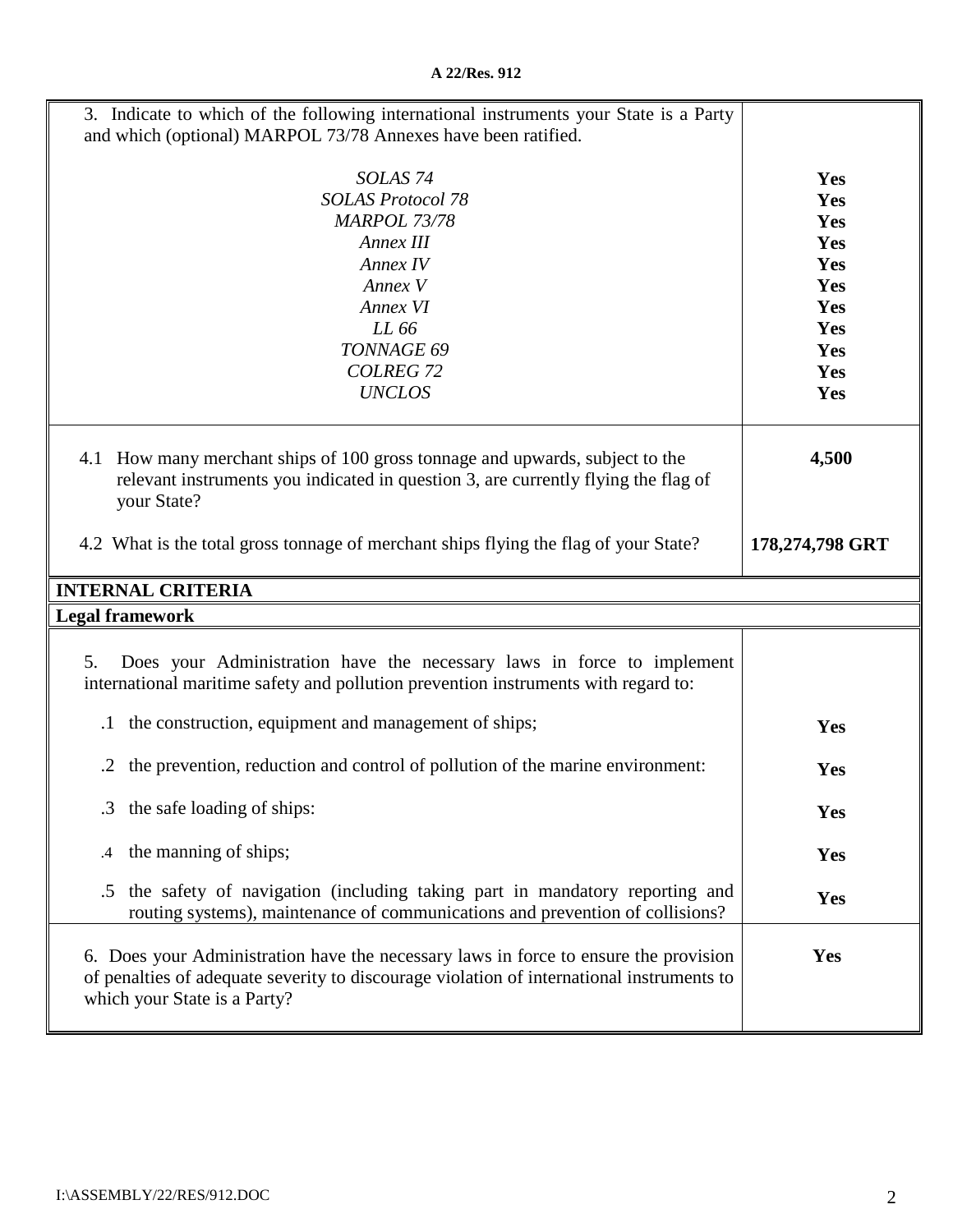| 7. Does your Administration have the necessary laws in force to provide for ship<br>inspections to ensure compliance with international maritime safety and pollution<br>prevention standards, to which your state is a Party?                                                                                | Yes                                                                                                                                                      |                         |     |                         |      |                  |                         |                      |
|---------------------------------------------------------------------------------------------------------------------------------------------------------------------------------------------------------------------------------------------------------------------------------------------------------------|----------------------------------------------------------------------------------------------------------------------------------------------------------|-------------------------|-----|-------------------------|------|------------------|-------------------------|----------------------|
| 8. Does your Administration have the necessary laws in force to take legal action<br>against ships which have been identified as not being in compliance with the<br>international instruments to which your State is a Party?                                                                                | Yes                                                                                                                                                      |                         |     |                         |      |                  |                         |                      |
|                                                                                                                                                                                                                                                                                                               | 9. Does your Administration have the necessary laws in force to carry out the required<br>casualty investigations?                                       |                         |     |                         |      |                  |                         | Yes                  |
| <b>Enforcement</b>                                                                                                                                                                                                                                                                                            |                                                                                                                                                          |                         |     |                         |      |                  |                         |                      |
|                                                                                                                                                                                                                                                                                                               | 10. Does your Administration have an infrastructure, including personnel with<br>appropriate technical expertise and experience, to:                     |                         |     |                         |      |                  |                         |                      |
|                                                                                                                                                                                                                                                                                                               | .1 identify ships flying the flag of your State which are not in compliance with<br>international maritime safety and pollution prevention requirements? |                         |     |                         |      |                  |                         | Yes                  |
| take action against ships flying the flag of your State which have been identified<br>.2<br>as not being in compliance with international maritime safety and pollution<br>prevention requirements?<br>If yes, against how many such ships was action taken for each of the previous 5<br>years <sup>*?</sup> | Yes<br><b>Follow-up Inspection</b><br><b>Program and additional</b><br>statutory surveys are<br>required when<br>considered necessary.                   |                         |     |                         |      |                  |                         |                      |
| <b>TABLE 1:</b>                                                                                                                                                                                                                                                                                               | 2015                                                                                                                                                     | 2016                    |     | 2017                    | 2018 | 2019             |                         |                      |
| Safety                                                                                                                                                                                                                                                                                                        | 196                                                                                                                                                      | 179                     |     | <b>101</b>              | 125  | 174              |                         |                      |
| Pollution<br>16<br>19<br>25<br>35<br>24                                                                                                                                                                                                                                                                       |                                                                                                                                                          |                         |     |                         |      |                  |                         | (See Table 1)        |
| 11. Did your Administration investigate detentions by port States of ships flying the<br>flag of your State for each of the previous 5 years*? (See also question 28)<br>If yes, indicate how many such detentions were investigated.                                                                         |                                                                                                                                                          |                         |     |                         |      |                  |                         | Yes<br>(See Table 2) |
| TABLE 2:                                                                                                                                                                                                                                                                                                      | 2015<br>2016<br>2017<br>2018<br>2019                                                                                                                     |                         |     |                         |      |                  |                         |                      |
|                                                                                                                                                                                                                                                                                                               |                                                                                                                                                          | 184                     | 136 | 126                     |      | 157              | 174                     |                      |
|                                                                                                                                                                                                                                                                                                               | Appealed                                                                                                                                                 | 21                      | 24  | 11                      |      | 21               | 11                      |                      |
|                                                                                                                                                                                                                                                                                                               | Rescinded                                                                                                                                                | $\overline{\mathbf{4}}$ | 5   | $\overline{\mathbf{4}}$ |      | $\boldsymbol{9}$ | $\overline{\mathbf{4}}$ |                      |
| NOTE:                                                                                                                                                                                                                                                                                                         |                                                                                                                                                          |                         |     |                         |      |                  |                         |                      |

<span id="page-2-0"></span> $\overline{a}$ 

II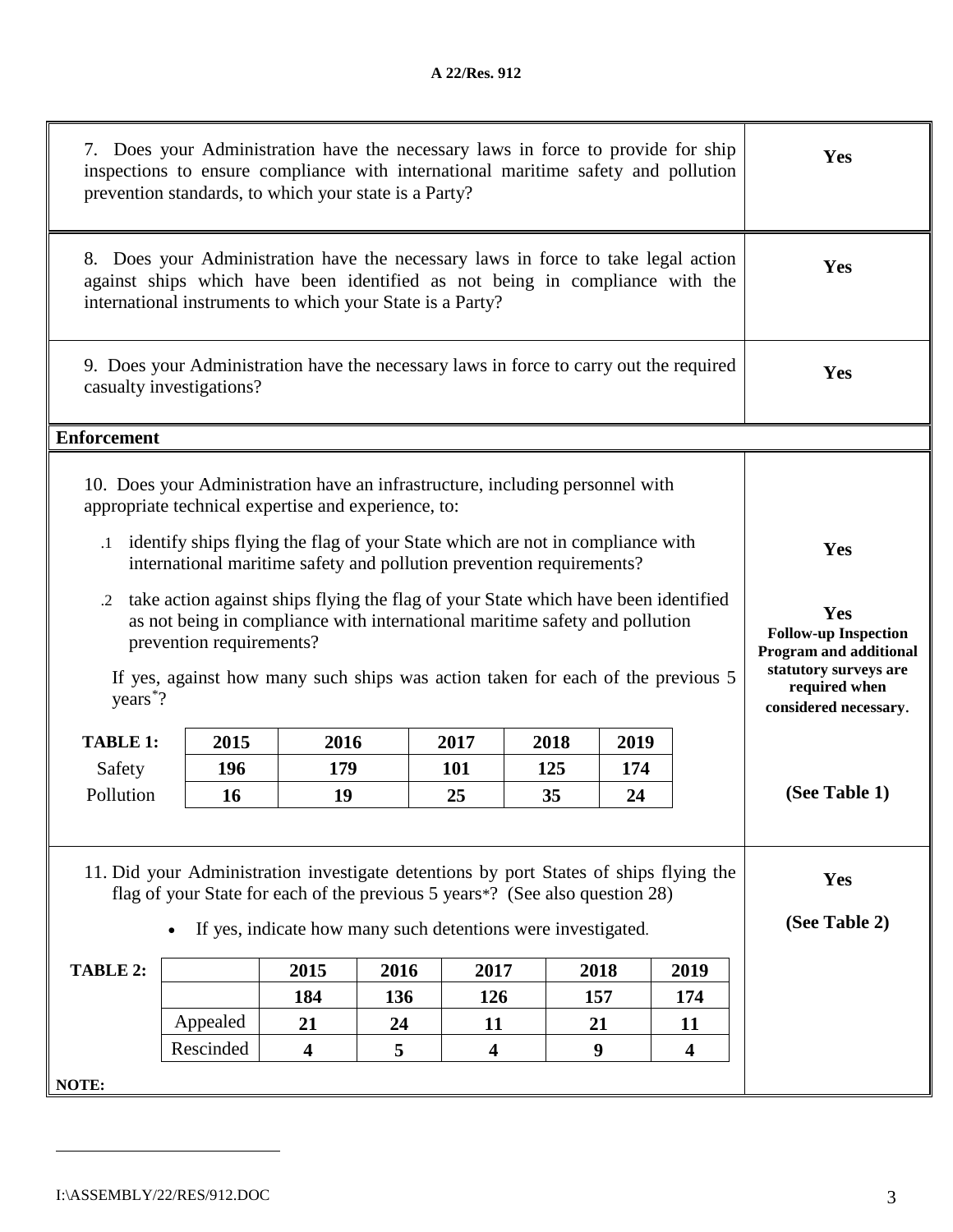|  |  | A 22/Res. 912 |  |
|--|--|---------------|--|
|--|--|---------------|--|

| Recognized organizations acting on behalf of the Administration                                                                                                                                                                                                                                                                                                                                                                                                                                                                                                                                                                                                                            |                                                           |
|--------------------------------------------------------------------------------------------------------------------------------------------------------------------------------------------------------------------------------------------------------------------------------------------------------------------------------------------------------------------------------------------------------------------------------------------------------------------------------------------------------------------------------------------------------------------------------------------------------------------------------------------------------------------------------------------|-----------------------------------------------------------|
| 12.<br>Which organizations has your Administration recognized for the purpose of<br>delegation of authority under the relevant instruments you indicate under question 3?<br>American Bureau of Shipping (ABS)<br><b>Bureau Veritas (BV)</b><br>$\bullet$<br>China Classification Society (CCS)<br>$\bullet$<br>Croatian Register of Shipping (CRS)<br>$\bullet$<br><b>DNV GL AS</b><br>$\bullet$<br>Indian Register of Shipping (IRS)<br>Korean Register of Shipping (KRS)<br>$\bullet$<br>Lloyd's Register (LR)<br>$\bullet$<br>Nippon Kaiji Kyokai (NK)<br>$\bullet$<br>Polski Rejestr Statkow (PRS)<br>Registro Italiano Navale (RINA)<br>Russian Maritime Register of Shipping (RMRS) | <b>All IACS</b><br><b>Full members</b>                    |
| 13. When your Administration delegates authority to recognized organizations, does it<br>follow resolutions $A.739(18)$ and $A.789(19)$ as minimum requirements, the<br>requirements in SOLAS 74, regulation XI/I, and the analogous requirements in<br>MARPOL 73/78 in any delegation of authority?                                                                                                                                                                                                                                                                                                                                                                                       | Yes<br><b>Including</b><br>$A.107(28)$ and<br>MSC.349(92) |
| 14. Has your Administration provided IMO with a copy of the formal agreement or<br>equivalent legal arrangements with the recognized organizations listed in question 12?                                                                                                                                                                                                                                                                                                                                                                                                                                                                                                                  | Yes                                                       |
| 15. Indicate which survey and/or certification functions your Administration has<br>delegated to the recognized organizations referred to in question 12.                                                                                                                                                                                                                                                                                                                                                                                                                                                                                                                                  | <b>ALL</b>                                                |
| The recognized organizations (ROs) listed under question 12 have been delegated the authority to<br>carryout survey and/or certification functions for all of the relevant instruments listed under question<br>3. The ROs have not been delegated the authority to grant exemptions, extensions, dispensations,<br>equivalencies, or waivers of any kind. Such action requires review and authorization from the Office<br>of the Deputy Commissioner of Maritime Affairs on a case-by-case basis.                                                                                                                                                                                        |                                                           |
| 16. Indicate, for the instruments you listed under question 3, which survey and/or<br>certification functions are carried out by your Administration.<br>The Administration carries out audit and certification functions under the ISM Code<br>and ISPS Code. The Administration also conducts an annual safety inspection, and<br>BWM inspection of all registered ships and approves, SOPEP/SMPEP, VOC, STS,<br>BWMP, SEEMP, Passenger Ship Emergency Plans, SAR Plan review and issues<br>Minimum Safe Manning certificates and all Exemptions. The Administration also<br>reviews and approves all Ship Security Plans.                                                               | <b>See Comment in</b><br>box 16.                          |
| Does your Administration carry out the verification and monitoring functions<br>17.<br>specified in resolution $A.739(18)$ ?                                                                                                                                                                                                                                                                                                                                                                                                                                                                                                                                                               | Yes<br><b>Including</b><br>MSC.349(92)                    |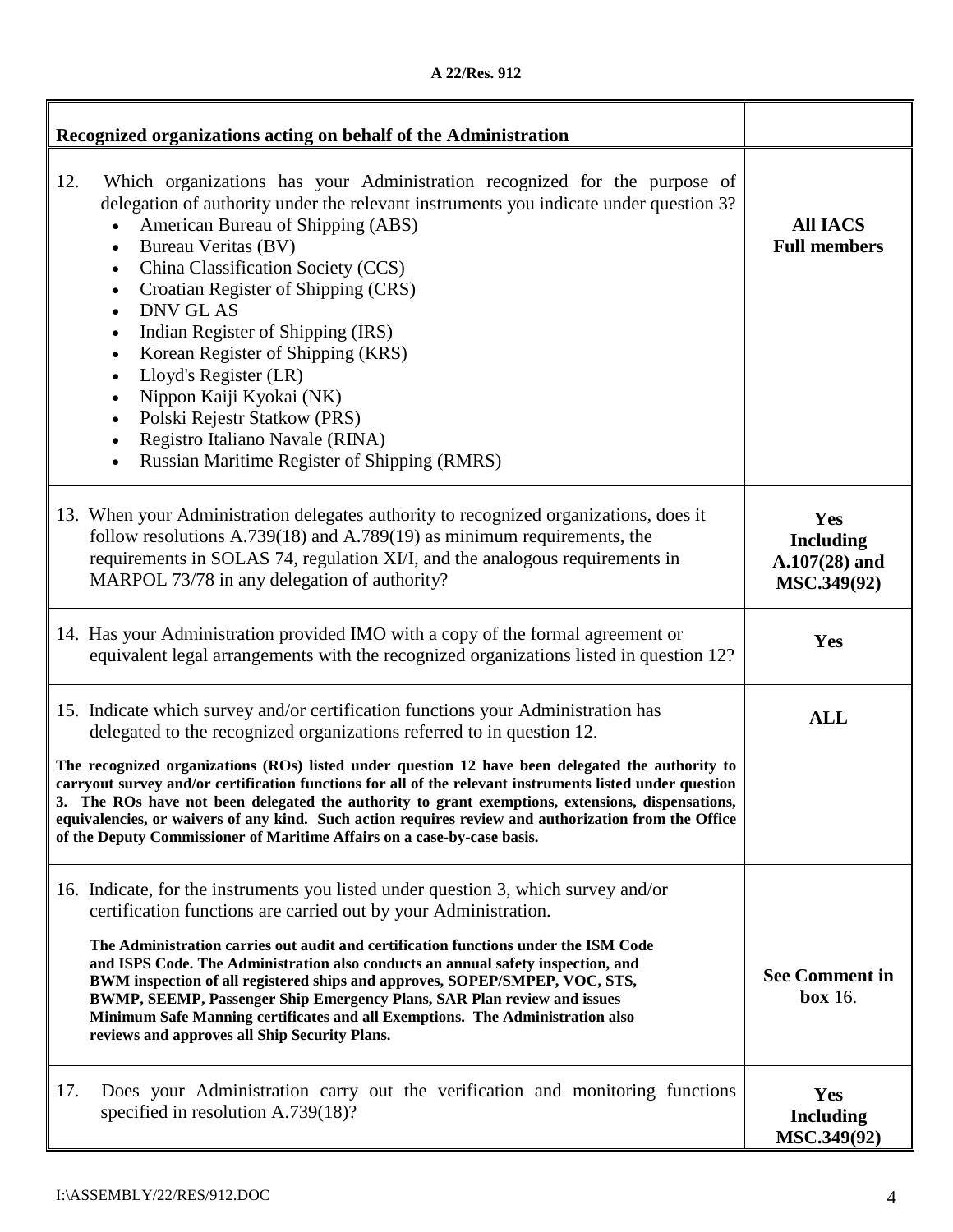| 18. How does your Administration carry out the verification and monitoring functions<br>specified in resolution A.739(18)?<br>Each ship is inspected annually by qualified flag State inspectors and<br><b>Auditors.</b><br>Annual policy meeting with representatives of each class society.<br>$\bullet$<br>Review of survey reports and audit reports of all vessels involved in<br>$\bullet$<br>detentions or serious casualties and upon registration or re-registration<br>into the flag.<br>Review of survey summary data.<br>$\bullet$<br>Periodic Quality Audits are conducted at RO Offices.<br>$\bullet$<br>MSC.349(92) is also taken into account.<br>$\bullet$<br>19. How often does your Administration verify and monitor the work of recognized<br>organizations acting on its behalf?<br>Quality Audits conducted at average interval every 3 years.<br>Continuous review and oversight of survey data issued, ship-by-ship.<br>$\bullet$<br>Each ship inspected and analysis of ship inspections.<br>$\bullet$<br>Additional inspections of detained ships, and ships with reported Safety<br><b>Management System failures.</b><br>20. How does your Administration take specific responsibility for international<br>N/A<br>certificates issued on its behalf by dependent territories/second registers? |                                                                    |      |      |      |      |  |  |  |
|------------------------------------------------------------------------------------------------------------------------------------------------------------------------------------------------------------------------------------------------------------------------------------------------------------------------------------------------------------------------------------------------------------------------------------------------------------------------------------------------------------------------------------------------------------------------------------------------------------------------------------------------------------------------------------------------------------------------------------------------------------------------------------------------------------------------------------------------------------------------------------------------------------------------------------------------------------------------------------------------------------------------------------------------------------------------------------------------------------------------------------------------------------------------------------------------------------------------------------------------------------------------------------------------------------------------------|--------------------------------------------------------------------|------|------|------|------|--|--|--|
| <b>Casualty and incident investigation</b>                                                                                                                                                                                                                                                                                                                                                                                                                                                                                                                                                                                                                                                                                                                                                                                                                                                                                                                                                                                                                                                                                                                                                                                                                                                                                   |                                                                    |      |      |      |      |  |  |  |
| 21. Does your Administration have the means (financial and administrative) to ensure<br>that thorough and prompt casualty and incident investigations into all cases of<br>serious and very serious casualties, as defined in paragraph 4.2 and 4.3 of the<br>Annex to resolution A.849(20) are carried out?                                                                                                                                                                                                                                                                                                                                                                                                                                                                                                                                                                                                                                                                                                                                                                                                                                                                                                                                                                                                                 | Yes<br>It is noted that<br>MSC.255(84) has<br>superseded A.849(20) |      |      |      |      |  |  |  |
| 22. For each of the previous 5 years <sup>*</sup> , for ships flying the flag of your State:<br>.1 How many serious and very serious casualties and incidents were<br>investigated?                                                                                                                                                                                                                                                                                                                                                                                                                                                                                                                                                                                                                                                                                                                                                                                                                                                                                                                                                                                                                                                                                                                                          |                                                                    |      |      |      |      |  |  |  |
|                                                                                                                                                                                                                                                                                                                                                                                                                                                                                                                                                                                                                                                                                                                                                                                                                                                                                                                                                                                                                                                                                                                                                                                                                                                                                                                              | 2015                                                               | 2016 | 2017 | 2018 | 2019 |  |  |  |
| Serious                                                                                                                                                                                                                                                                                                                                                                                                                                                                                                                                                                                                                                                                                                                                                                                                                                                                                                                                                                                                                                                                                                                                                                                                                                                                                                                      | 42                                                                 | 41   | 25   | 25   | 24   |  |  |  |
| <b>Very Serious</b>                                                                                                                                                                                                                                                                                                                                                                                                                                                                                                                                                                                                                                                                                                                                                                                                                                                                                                                                                                                                                                                                                                                                                                                                                                                                                                          |                                                                    |      |      |      |      |  |  |  |
| How many such casualties and incidents were reported to IMO?<br>$\cdot$ .2                                                                                                                                                                                                                                                                                                                                                                                                                                                                                                                                                                                                                                                                                                                                                                                                                                                                                                                                                                                                                                                                                                                                                                                                                                                   |                                                                    |      |      |      |      |  |  |  |
|                                                                                                                                                                                                                                                                                                                                                                                                                                                                                                                                                                                                                                                                                                                                                                                                                                                                                                                                                                                                                                                                                                                                                                                                                                                                                                                              |                                                                    |      |      |      |      |  |  |  |
| <b>IMO</b>                                                                                                                                                                                                                                                                                                                                                                                                                                                                                                                                                                                                                                                                                                                                                                                                                                                                                                                                                                                                                                                                                                                                                                                                                                                                                                                   | $*45$                                                              | 24   | 13   | 10   | 17   |  |  |  |
| *Three reports are not submitted to IMO as MODU vessel types are not accepted by GISIS.                                                                                                                                                                                                                                                                                                                                                                                                                                                                                                                                                                                                                                                                                                                                                                                                                                                                                                                                                                                                                                                                                                                                                                                                                                      |                                                                    |      |      |      |      |  |  |  |

<span id="page-4-0"></span> $\overline{a}$ 

7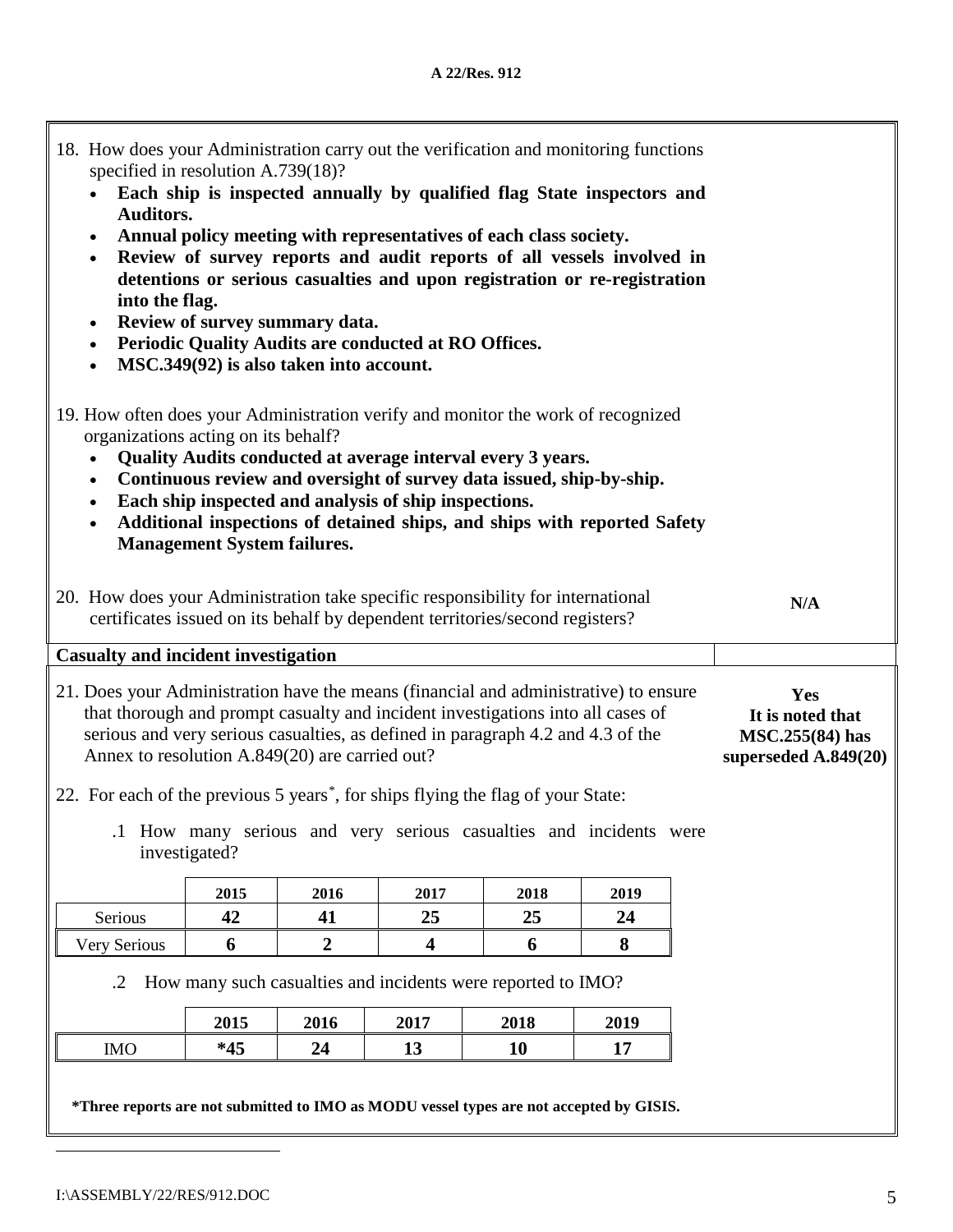- 23. Can your Administration provide to IMO, on request, evidence which shows that casualties and incidents on ships flying the flag of your State have been investigated? **Yes**
- 24. For each of the previous 5 years\*, has your Administration provided IMO with the mandatory annual reporting required by Article 11.1(f) of MARPOL 73/78? **Yes**

**Liberia submitted completed reports for 2015, 2016, 2017, 2018, and 2019 to the IMO.** 

- 25. How many allegations of violations, according to article 4 of MARPOL 73/78, have been made against ships flying the flag of your State in each of the previous 5 years\*?
	- .1 How many investigations or legal proceedings has your Administration carried out in the previous 5 years\* in accordance with articles 4 and 6 of MARPOL?

|                           | 2015 | 2016 | 2017 | 2018 | 2019 |
|---------------------------|------|------|------|------|------|
| <b>Alleged Violations</b> | 16   | 24   | 23   | 10   | 10   |
| Investigations            | 16   | 24   | 23   | 10   | 10   |

.2 In how many cases did your Administration report back to the reporting State or to IMO in each of the previous 5 years?

|                        | 2015 | 2016 | 2017 | 2018 | 2019 |
|------------------------|------|------|------|------|------|
| <b>Reporting State</b> |      |      |      |      |      |
| <b>IMO</b>             |      | 19   | *3   |      | 10   |
| <b>Total:</b>          |      | 19   | $*3$ |      | 10   |

*\* Due to exchanges between the Port State and the Liberian Administration, the usual Flag State report of Determination to the Reporting State was unnecessary.*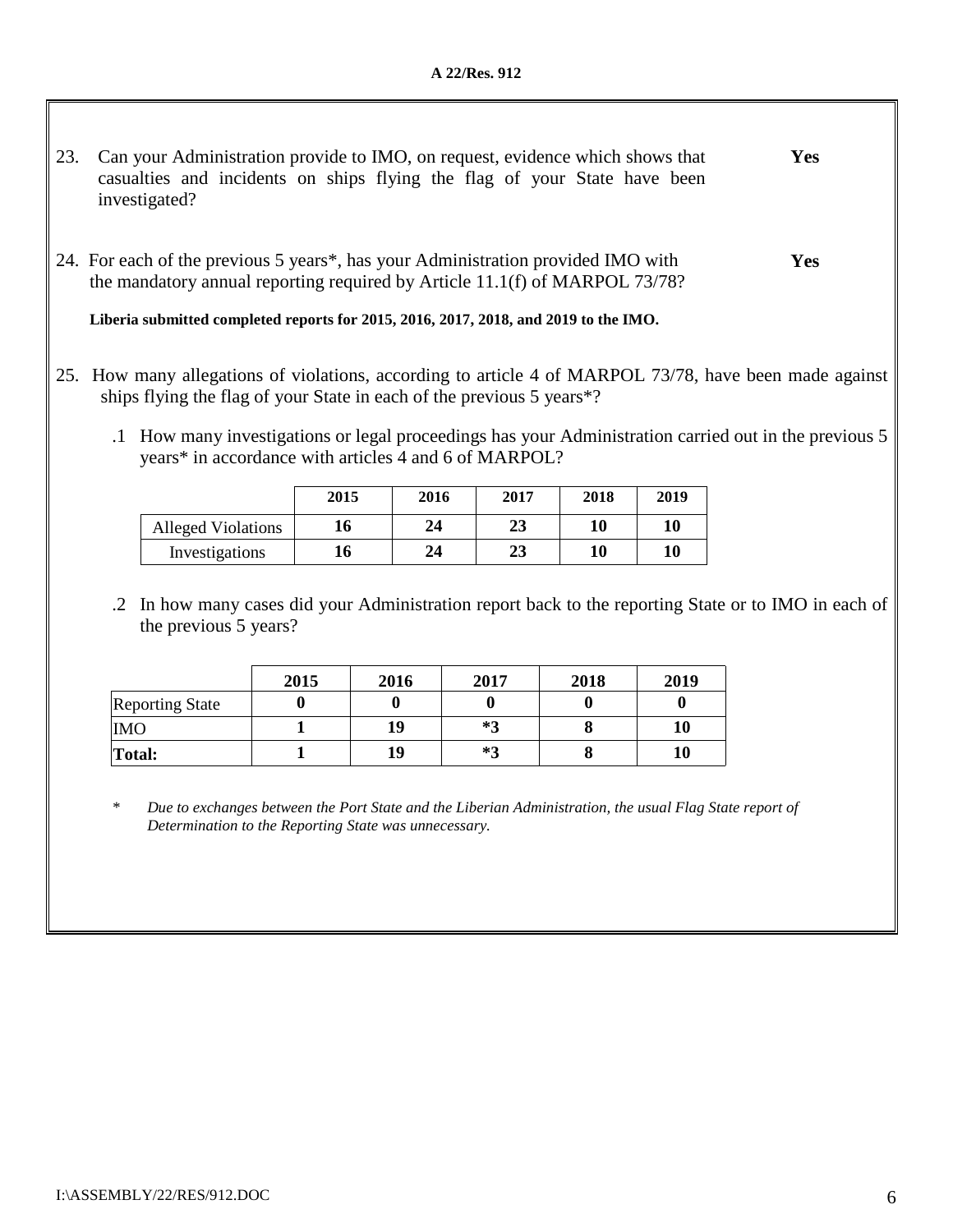## **EXTERNAL CRITERIA**

26. For each of the previous 5 years[\\*](#page-6-0), how many ships flying the flag of your State:

- .1 have been involved in serious or very serious casualties?
- .2 have become total losses or constructive total losses?
- .3 have caused severe pollution[\\*\\*?](#page-6-1)
- .4 What casualty rate per 1000 ships does this represent?
- .5 What is the total tonnage involved as a percentage of the total fleet?

|                 |                                      | 2015  | 2016        | 2017 | 2018 | 2019 |
|-----------------|--------------------------------------|-------|-------------|------|------|------|
| 1a              | <b>Serious</b>                       | 42    | 41          | 25   | 25   | 24   |
| .1b             | <b>Very Serious</b>                  | 6     | $\mathbf 2$ |      | h    | 8    |
| .2a             | <b>Total Loss</b>                    | 0     |             |      |      | u    |
| .2 <sub>b</sub> | <b>Constructive Total Loss</b>       |       |             |      |      | U    |
| $\cdot$ 3       | <b>Severe Pollution**</b>            |       |             |      |      |      |
| $\cdot$         | <b>Casualty Rate per 1,000 ships</b> | 12.07 | 10.45       | 6.99 | 7.23 | 7.11 |
| .5              | <b>Tonnage % of Total Fleet</b>      | 1.72  | 1.07        | 0.69 | 0.87 | 0.84 |
|                 |                                      |       |             |      |      |      |

<span id="page-6-1"></span><span id="page-6-0"></span> $\overline{a}$